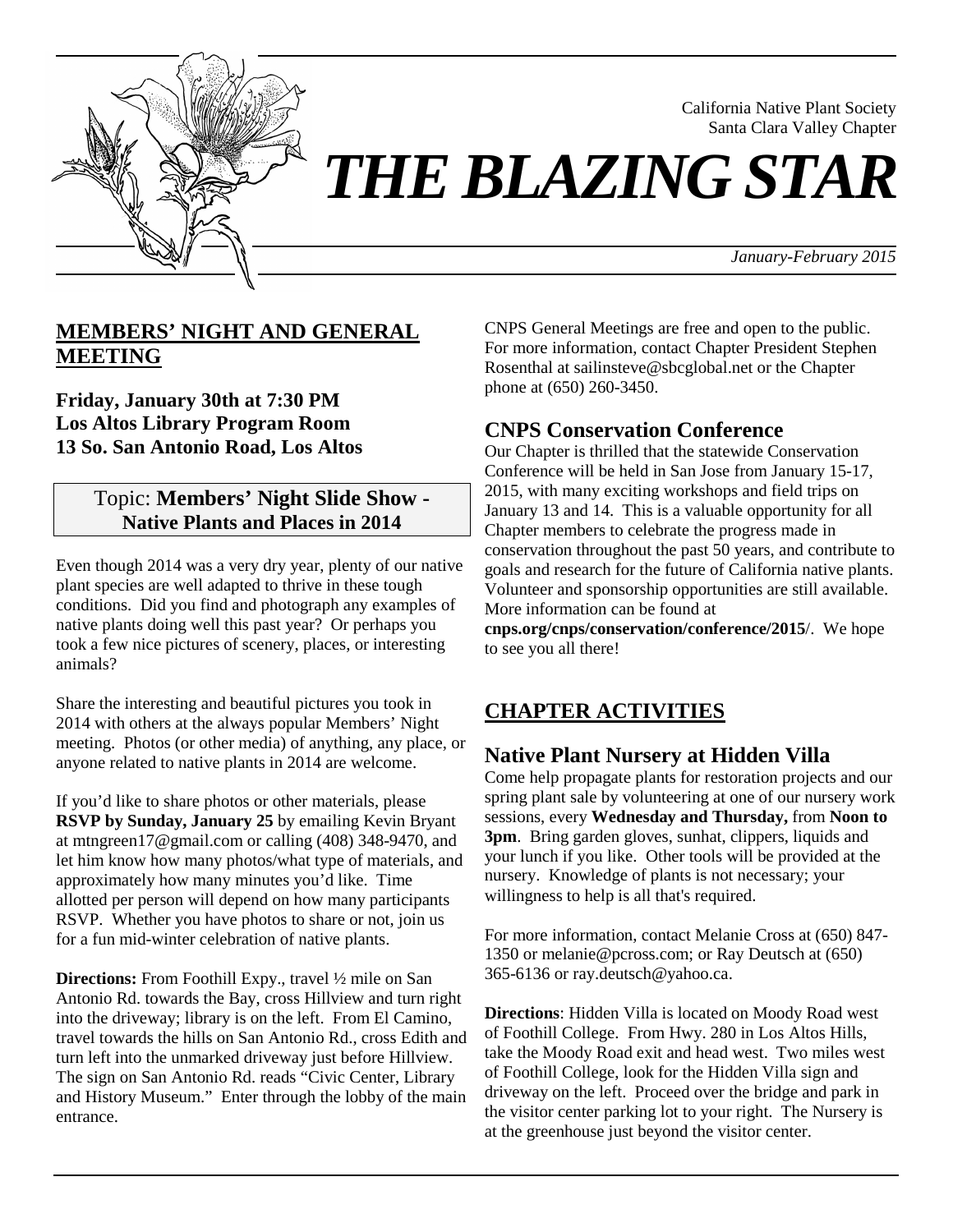## **Gardening with Natives**

Gardening with Natives (GWN), a special interest group within the Chapter, includes a mix of landscape architects, designers, seasoned native plant gardeners and beginners. GWN offers talks throughout the year, which are free and open to all.

This year's themes are *How I Did It* and *Maintaining Your Native Garden*. The monthly speakers will share tips on how they created their native garden or on a specific garden maintenance task. For more information, visit **www.cnpsscv.org/index.php/gardening/gardening-with-natives**.

These programs are made possible by the co-sponsoring libraries and our volunteers who help with program logistics. If you would like to help organize similar programming at a library near you, contact arvind.kumar@cnps.org.

## **Planning a Native Rain Garden, a talk by Alan Hackler**

### **Tuesday, January 27, 7:00-8:30 PM, Saratoga Library, 13650 Saratoga Ave., Saratoga (408) 867-6126**

The season's first rains are pouring down, running off your roof, down your driveway and into the streets, storm drains, creeks and ultimately to the bay and ocean. What if you could capture that runoff instead and use it for your garden, with the excess percolating downward to recharge our local aquifers and purify the water as it passes through the soil? Learn how rain gardens keep water on site, how to construct them, and which California native plants are best suited for them.

**Alan Hackler** is the owner of Bay Maples, a design-build firm and native plant nursery in the South Bay. His own rain garden was on the Going Native Garden Tour and he has built many rain gardens for clients. Alan studied permaculture and environmental studies, and is a Build-It Green member with LEED and Graywater accreditations.

## **How I Did It: Creating a Native Garden in a Parking Strip, a talk by Carrie Jensen**

#### **Thu., Feb. 19, 7:00-8:30 PM, Mountain View Library, 585 Franklin St, Mountain View (650) 903-6337**

Come learn how you can take your grass- or concrete-filled parking strip and turn it into a haven for California native plants, plus the butterflies and birds that depend on them. You'll see how to remove your lawn, concrete or waterhogging plants in order to create space for a native habitat with color and texture year round. Whether you have a full sun exposure or the dappled shade of a street tree, you'll find plenty of plant combinations that will work for your garden. This is an easy project for anyone who wants to try their hand at growing native plants for the first time.

**Carrie Jensen** is a landscape designer with H.T. Harvey and Associates who specializes in native pants and habitat restoration. She is also an active member of the Santa Clara Basin Watershed Management Initiative - Land Use Subgroup and is currently collaborating on a county-wide "Grey2Green Program" with Our City Forest, a San Josebased urban forestry non-profit.

## **Replacing your Lawn with Drought-tolerant Native Plants, a talk by Deva Luna**

#### **Wednesday, Feb. 25, 7:00-8:30 PM, Campbell Library, 77 Harrison Ave., Campbell, (408) 866-1991**

You stopped watering your lawn because of the drought and because you wanted something new, but now the "lawn" is full of weeds. What do you do? Come to this talk and be inspired to create a beautiful, water-wise garden! See a variety of no-lawn landscaping styles and ideas. Get professional tips on removing that weed-filled patch called a lawn, learn to choose climate-adapted native plants, and find out how you can qualify for landscape rebates. You'll see how to have a lush landscape without water-hogging grass.

**Deva Luna** is a sustainable and Bay Friendly-certified landscape designer who has been teaching and speaking about horticulture for 16 years. She has a degree in "Plants and Art" from U.C. Davis and works for EarthCare Landscaping (**www.earthcareland.com**) in Cupertino.

# **Keying with Natives**

Join us as we learn and practice methods of identifying the native plants of our region (aka keying). From beginners to more advanced, there are challenges for all. Bring in plant samples if you have some or just come and work with the materials provided. We discuss the various plant books and practice keying with them. Microscopes are also available.

The upcoming dates are **Fridays**, **January 23rd and February 27th, from 6:30pm - 8:30pm**. We meet at the Peninsula Conservation Center (PCC), 3921 E. Bayshore Road in Palo Alto. For more information, please contact Dave "Tex" Houston at 350co2now@gmail.com or (650) 303-2777; or Sally Casey at (408) 377-0989.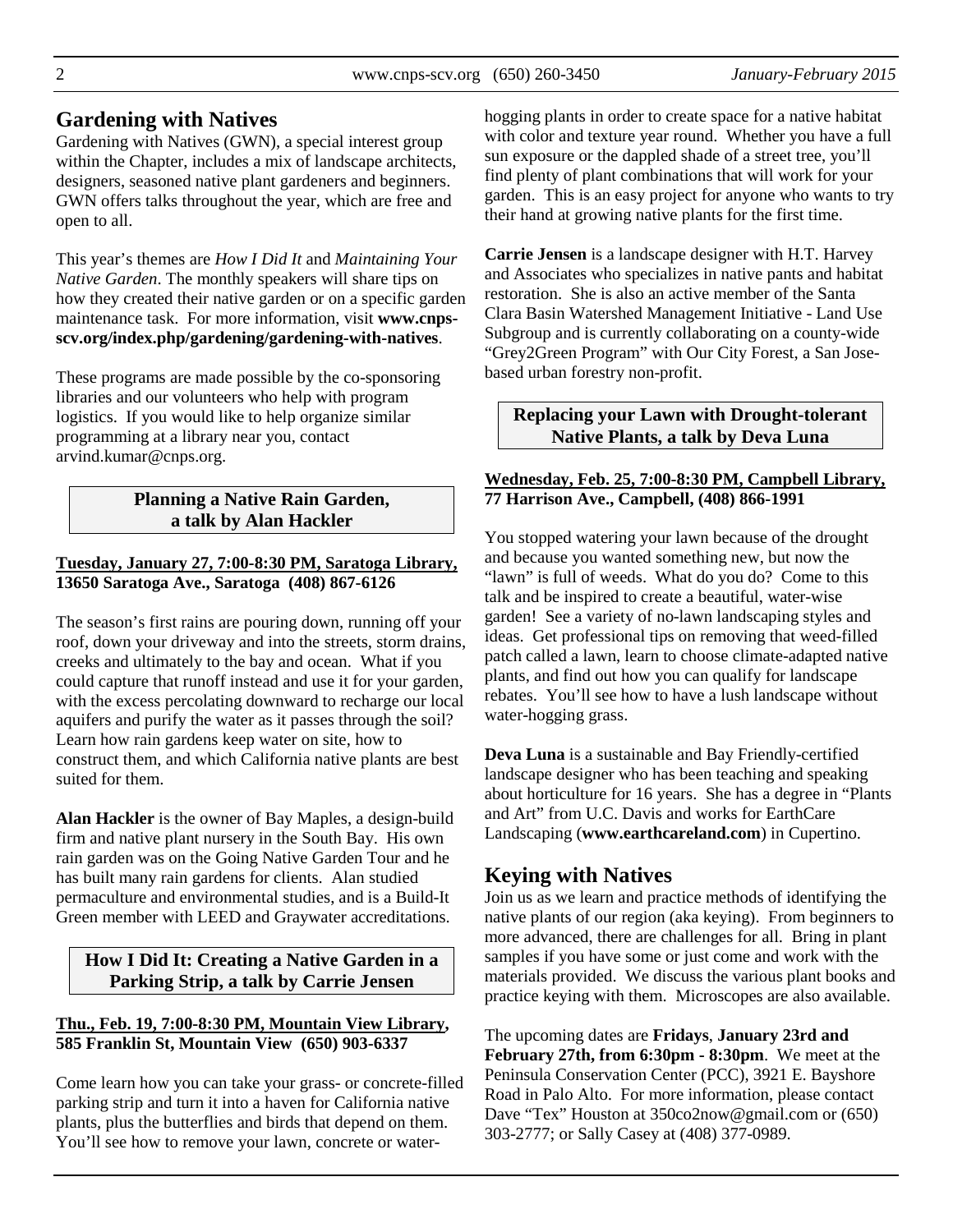To join the KWN mailing list, send email to Joe Cernac at joecernac@sbcglobal.net.

**Directions to PCC:** From Hwy. 101 take the San Antonio Rd. exit and head north. Take your next left onto East Bayshore, which will curve left then right. Take your next right onto Corporation Way and immediately left into the PCC parking lot. The meeting rooms are on the first floor.

## **LIVeCoRPs**

Our conservation committee, LIVeCoRPs, meets the 3rd **Thursday** of the month at the PCC. Our next meetings will be **January 15 and February 19 at 7pm.** Please join us! For questions, comments or concerns, please contact LIVeCoRPs Chair Linda Ruthruff at ldrruff@hotmail.com. For **directions** to the PCC, please see the previous Keying with Natives article.

### **Native Plants and Burrowing Owls**

*By Phil Higgins, Chapter member and Biologist for the City of Mountain View.* philip\_higgins@hotmail.com *Written November, 2013* 

The Western Burrowing Owl (*Athene cunicularia)* has been declining significantly throughout its range due to loss of grassland habitat. Nowhere has this decline been more apparent than Santa Clara County, which has lost vast areas of its grassland ecosystems. What remains for the burrowing owls in Santa Clara County are a very few small isolated and fragmented habitats crisscrossed by roads, parking lots and buildings, where non-native grasses and other invasive plant species dominate the landscape.

Burrowing owls have only a few ecological requirements: a burrow for nesting, short vegetation surrounding the burrow so they can see approaching predators and, finally, quality prey, including rodents and invertebrates. Although these prey species can be found in short vegetation, rodents for the most part are usually more abundant in taller vegetation. Taller vegetation provides a safe refuge and also a source of food: green grass during the rainy season and seeds during the dry season. An analysis of over 3,000 pellets of burrowing owls at several locations in Santa Clara County during 2004 and 2005 found that 96% of the diet of burrowing owls at these sites contained predominantly of earwigs, beetles and grasshoppers, with the rest of the diet comprising voles, house mice and gophers.

Rodents provide a better source of protein for burrowing owls, especially during the breeding season, and the lack of a high quality diet is probably impacting the reproductive success of burrowing owls in Santa Clara County. Burrowing owls can potentially have up to 12 chicks,

however in this area they are more likely to have three to four chicks.

One way to increase the quality prey for burrowing owls is to attract more rodents by planting native groundcover plants that will provide both a refuge and also an additional food source. Low growing *Ceanothus, Salvia, Eriogonum* and other species provide the ideal conditions for attracting rodents.

Our Chapter of CNPS has been working with local burrowing owl biologists to provide suitable plants at two prime locations for burrowing owls: Shoreline Park in Mountain View and the San José-Santa Clara Regional Wastewater Facility in Alviso. Over the past few years our Chapter's native plant nursery donated native plants that were planted in groups to form islands of vegetation at several locations near burrowing owl nesting habitats at Shoreline and Alviso.

Observational studies have already confirmed the presence of rodents and insects in high quantities in some of these vegetated islands that were planted just two years ago. Native fauna co-evolved with our native flora. The timing of flower and seed production often coincides with certain activity patterns of animals, especially the breeding season. Conserving burrowing owls in Santa Clara County not only requires saving the last few remaining grasslands, but also increasing the owls' reproductive success. One of the best ways to do this is by planting California native plants to attract prime prey species.

# **Cal-IPC Symposium Report: Wildland Weeds and Water**

*By Don Thomas, Chapter Member* 

The theme of this year's California Invasive Plant Council Symposium was "Wildland Weeds and Water." Following are a few highlights from the conference.

- Several new biological control agents have been or may soon be released to help combat invasive plants. These include a scale insect and a gall wasp for *Arundo donax* and a stem boring moth and a stem gall fly for Cape ivy.
- A naturally occurring gall mite was discovered in Oregon that causes stunting and mortality of Scotch broom plants
- We need to be on the alert for several new invasive plants. Among these is a woody perennial relative of stinkwort, false yellowhead (*Dittrichia viscosa*), which was found in Solano County.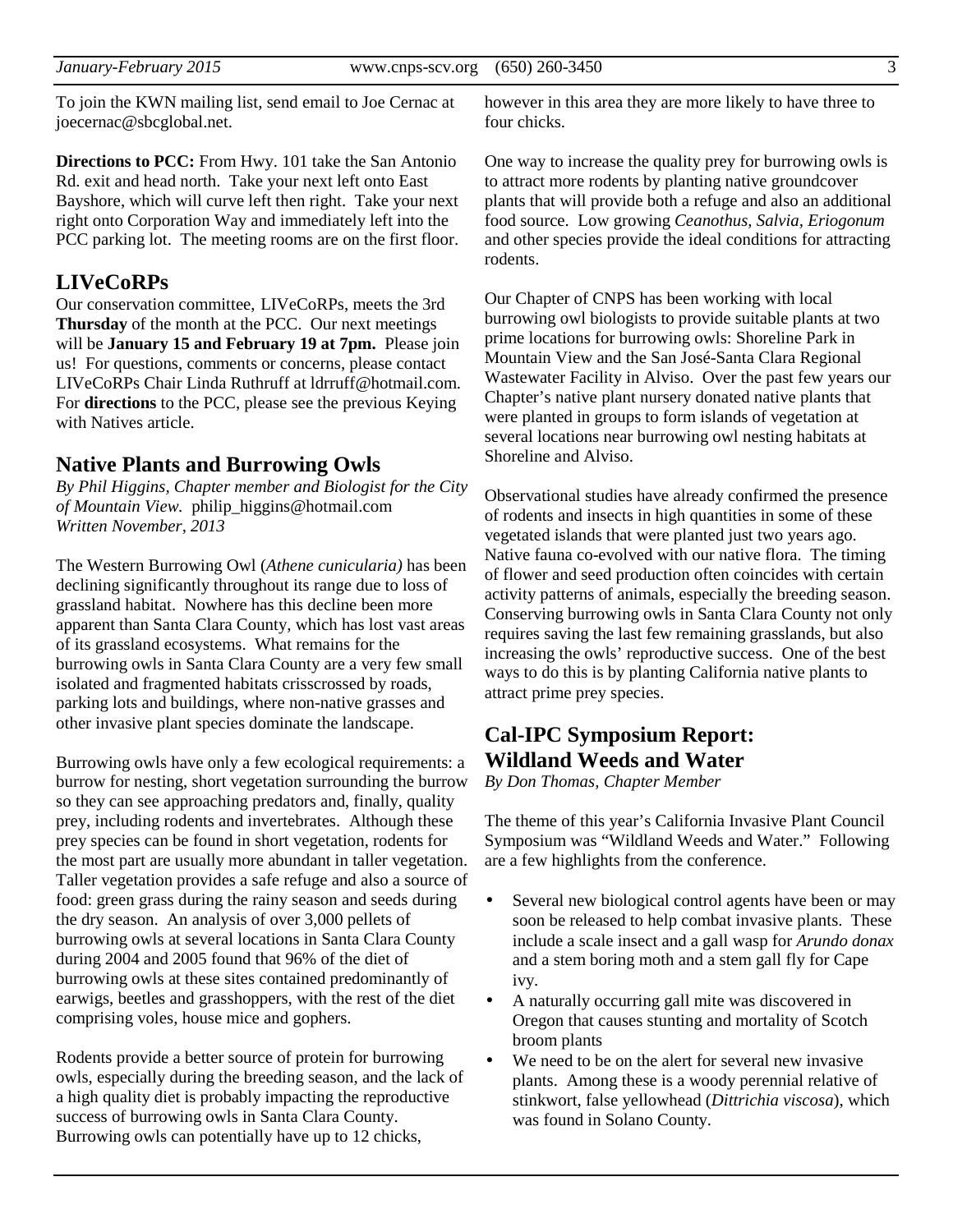• New online and mobile weed mapping and data management tools are being developed by Calflora (**www.calflora.org**). These include the WHIPPET weed prioritization tool (**whippet.cal-ipc.org**), the Observer Pro mobile app and the Weed Manager database

(**www.calflora.org/entry/applications2.html**).

For more about the conference visit **www.calipc.org/symposia/**. Don may be reached at don e thomas@yahoo.com or  $(408)$  828-4044.



www.lechphoto.com

Arundo Puller Extraordinare: Cal-IPC Photo Contest Winner After an initial attack by Shelterbelt Builders, volunteer efforts have helped to reduce and remove Arundo donax resprouts from an important serpentine seep in San Mateo Co. Here, Ken Himes is featured with the prize excavation. Upon removal of arundo biomass, a rare Asteraceae has moved back into the high quality seep habitat (from adjacent areas where arundo had not spread) with no futher encouragement.

# **CHAPTER SERVICE OUTINGS**

## **Edgewood Weed Warriors**

Our 26-year volunteer restoration program strives to make Edgewood Park and Natural Preserve an inspirational showcase of all CNPS stands for. Come share the beauty of Edgewood with us, learn a ton, and help keep Edgewood native! Our **9am Friday** sessions run year round; **5:30pm Wednesday** sessions will resume when Daylight Savings Time returns next spring.

For Edgewood Weed Warrior (EWW) schedules, meeting places, and other details visit **eww.cnps-scv.org**; contact Paul Heiple (650) 854-7125, pheiple@gmail.com or John Allen (jcakwa@earthlink.net) for Friday info; or contact EWW program chair Drew Shell (nature@dshell. oddotter.org) for Wednesday/Saturday info.

# **Green Friday: Weeding at Edgewood**

*By Carol Mattsson, Blazing Star Newsletter Editor* 

I got up early the day after Thanksgiving to go weed at Edgewood Park on "Green Friday," November 28 -- It was every bit as good as going for a hike --I had a great time and learned a lot!

I met the crew and was given a pair of gloves and a "hori hori" weeding knife. I then set off with Paul Heiple and three other beginning weeders to our first weeding site. On the way I learned that weeding Italian thistle at Edgewood is down to hunting for tiny pairs of cotelydons (seed leaves) with a tiny thistly shaped leaf between them, and slicing it from the ground with a tool such as my hori hori. Yellow star-thistle is also greatly reduced in number since the weeding program started. Now the Edgewood weeders are concentrating on other invasive species that are practical to treat. There is also an effort to identify rare plants and unusual habitats and give them extra weeding care.

We arrived at our first weeding site, a steep hillside with several railroad ties across it to slow down erosion. Paul said that before Edgewood was saved as a preserve, this spot was popular with off-road vehicles, and we could still see the vehicle tracks in the meadow below. Paul showed us how to recognize rock rose (*Cistus creticus*), so we could pull it, but not pull similar looking native plants.

We learned that we could simply pull the rockrose out of the soil to kill the individual plant, no need to get the roots. We also learned that to effectively weed a relative of dandelion, *Crepis vesicaria* ssp. *taraxacifolia*, we needed to get at least four inches of root. Edgewood weeders are studying which weeding techniques are most practical and work best for each target species.

We walked to our second weeding site of the day, a sloped meadow where the target weed was plantain, *Plantago lanceolata*. The morning fog had lifted and the day had become sunny. The dozen other volunteer weeders of the day were spread out over the hill: some hunting for plantain, some sitting within a patch of plantain, all working to slice plantain off at soil level, which for this species was deemed sufficient to kill it.

At noon I sat at the top of the hill near some oak trees for a short lunch, watching the other weeders finish up. After that I found Drew Shell and Paul, turned in my equipment, and discussed with them the need for weeders willing to occasionally lead weeding sessions, and thanked them for all the plant stories and a fine volunteer experience.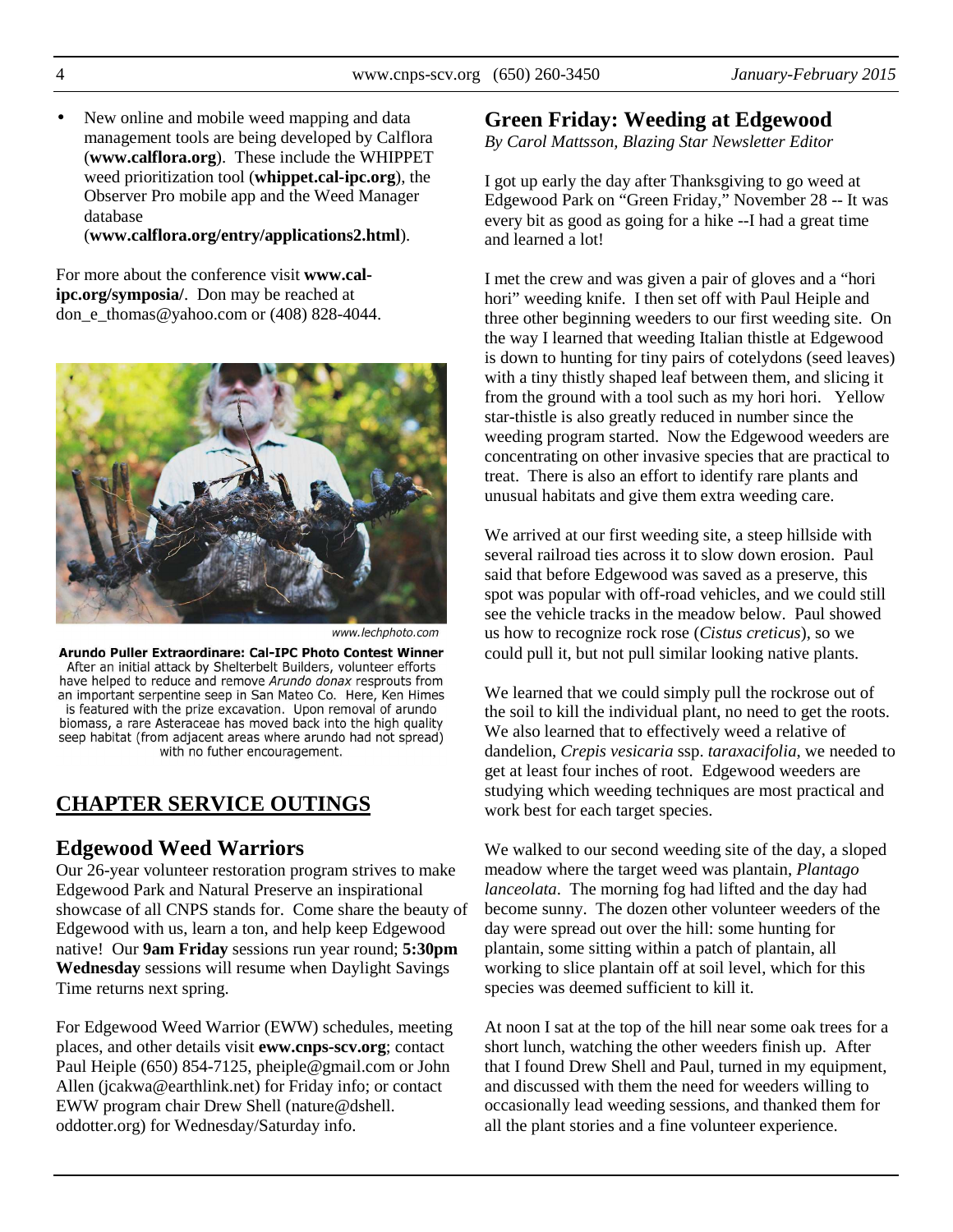# **CHAPTER FIELD TRIPS**

Chapter field trips are free and generally open to the public. They are oriented to conservation, protection and enjoyment of California native plants and wildlife, and we adhere to all rules and guidelines for the lands on which we are visiting.

**In our region it is very important to be prepared for hiking on rugged and steep terrain, wide temperature ranges and rapidly changing conditions at any time of year. All participants should wear sturdy footwear and carry sufficient water, sun protection, food, clothing layers, personal first aid and other supplies you may need. If you have any questions about your ability to participate in a particular field trip, please contact the trip leader in advance.** 

## **Mon Jan 5 7-9pm Field Trip Planning Meeting**

PCC, 3921 East Bayshore Road, Palo Alto

Join our new Field Trip Chair, Dee Wong, in a lively planning session of spring and summer trips. We'll discuss great places to visit, and talk about away/camping trips for the year. The meeting is open to all members; come share your ideas of where you want to go in 2015. For more information contact Dee at dee4CNPS@gmail.com or call (650) 670-7797 (eves).

### **Sat Feb 7 10am – 1pm Eaton Park (San Carlos)**

Join Don Thomas on a visit to Eaton Park in San Carlos, where we will see a population of *Dirca occidentalis*, the Western leatherwood.

After seeing leatherwood, we will walk up the trail for some great views. (There are some steep sections.) We should be finished by about lunch time, but it is suggested that you bring lunch and water. There is an optional additional hike afterwards in the adjacent Big Canyon Park. For more information contact Don Thomas at (408) 828- 4044 or **don\_e\_thomas@yahoo.com**.

A description of the park can be found in the *Peninsula Trails* book by Jean Rusmore. A description of the trail and a plant list can be found at **bit.ly/1IDE1VP**.

**Directions:** Meet at **10am** at the Eaton Ave. entrance to Eaton Park at the very end of Eaton Ave. in San Carlos. Eaton Ave. can be reached by way of El Camino Real or Alameda de las Pulgas, between Edgewood Rd. and Brittan Ave. Heavy rain cancels.

**Sun Feb 22 10am – 2pm Montara Mt., San Pedro Valley County Park (Pacifica)** 

Join co-leaders Ken Himes and Dee Wong on an early spring outing at San Pedro Valley County Park. We expect to see some early blooms: Montara manzanita (*Arctostaphylos montaraensis*), pink-flowering currant (*Ribes sanguineum glutinosum*), Indian paintbrush (*Castilleja affinis*), and others.

The trip will be a moderate 4-5-mile loop hike through coastal scrub and chaparral plus some riparian woodland. It will include an elevation gain and loss of about 600 feet and is expected to last until **2pm**. For more information contact Dee Wong at dee4CNPS@gmail.com or Ken Himes at (650) 591-8560.

**Directions:** The Park is located at 600 Oddstad Blvd. in Pacifica. From the South Bay, take I-280 North then merge onto Skyline Blvd./CA-35 via exit 41 toward Pacifica. After 3.5 mi. turn left onto Sharp Park Rd. down towards the coast. Follow the signs for Cabrillo Hwy./CA-1 South toward Santa Cruz. Go for 2.5 mi. then turn left at Linda Mar Blvd., go for 2 more miles to where the road ends at Oddstad. Turn right and then immediately left into the park. The County Park day use fee is \$6 per vehicle.

We'll meet at **10am** in front of the Visitor Center. Bring water and a lunch. Heavy rain cancels.

## **CHAPTER OFFICERS FOR 2015**

**Carolyn Dorsch** has agreed to **become our new Treasurer. Dee Wong,** our former Treasurer,O has agreed to fill the **Field Trip Chair** position vacated by Carolyn. Thank you to Carolyn and Dee for your service and we welcome to your new positions!

| <b>Title</b>     | <b>Name</b> | <b>Phone</b> | Email          |
|------------------|-------------|--------------|----------------|
| <b>President</b> | Stephen     | (408)        | sailinsteve@   |
|                  | Rosenthal   | 923-6562     | sbcglobal.net  |
| <b>Vice</b>      | Madeline    | (408)        | madelinemorrow |
| <b>President</b> | Morrow      | 741-1150     | @earthlink.net |
| <b>Recording</b> | Radhika     | (650)        | rthekkath@     |
| <b>Secretary</b> | Thekkath    | 473-1537     | yahoo.com      |
| <b>Treasurer</b> | Carolyn     | (650)        | cdorsch1@      |
|                  | Dorsch      | 804-6162     | aol.com        |
| Past             | Arvind      | (408)        | arvind.kumar@  |
| President        | Kumar       | 715-7020     | cnps.org       |

**DEADLINE FOR THE NEXT** *BLAZING STAR* 

**Saturday, February 7, 2015 Email: mattsson@surfpix.net Phone: (408) 255-3767**